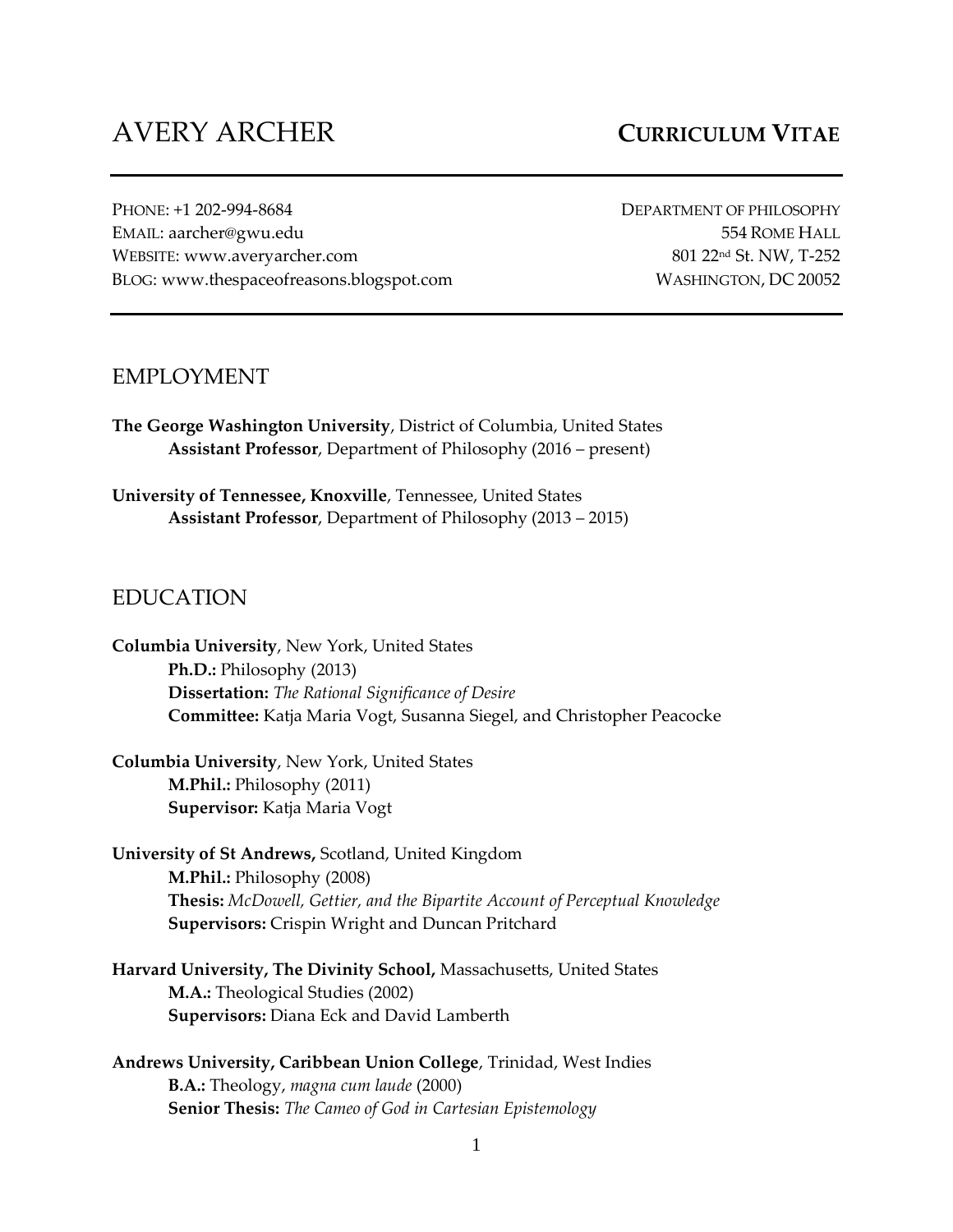# RESEARCH INTERESTS

| <b>Areas of Specialisation</b> | Epistemology, Philosophy of Action, Philosophy of Mind |
|--------------------------------|--------------------------------------------------------|
| <b>Areas of Competence</b>     | Moral Psychology, Normativity Theory, Logic            |

# REFEREED PUBLICATIONS

**The Aim of Inquiry** (2021) *Disputatio* **13** (61): 95-119.

**Are Desires Beliefs about Normative Reasons?** (2019) *Analytic Philosophy* **61** (3): 236-251.

**Agnosticism, Inquiry, and Unanswerable Questions** (2019) *Disputatio* **11** (53):63-88.

**Wondering about What You Know** (2018) *Analysis* **78** (4): 596-604.

**Trying Cognitivism: A Defence of the Strong Belief Thesis** (2018) *Theoria* **84** (2): 140-156.

**Do We Need Partial Intentions?** (2017) *Philosophia* **45** (3): 995-1005.

**Do Desires Provide Reasons?** (2016) *Philosophical Studies* **173** (8): 2011-2027.

**Reconceiving Direction of Fit** (2016) *Thought: A Journal of Philosophy* **4** (2): 171-180.

## WORKS IN PROGRESS

**The Attitude of Agnosticism***,* monograph under contract at Cambridge University Press*.*

**Agnosticism**, invited contribution to the third edition of the *Blackwell Companion to Epistemology.*

**The Questioning Attitude Account of Agnosticism**, original article currently under review.

PRESENTATIONS (Invited presentations marked with '†')

#### **What is Agnosticism?**

- (56) *Rice Workshop in Philosophy of Mind*, Rice University, Houston, TX, March 2022. †
- (55) *Departmental Colloquia*, Virginia Tech, Blacksburg, VA, February 2022. †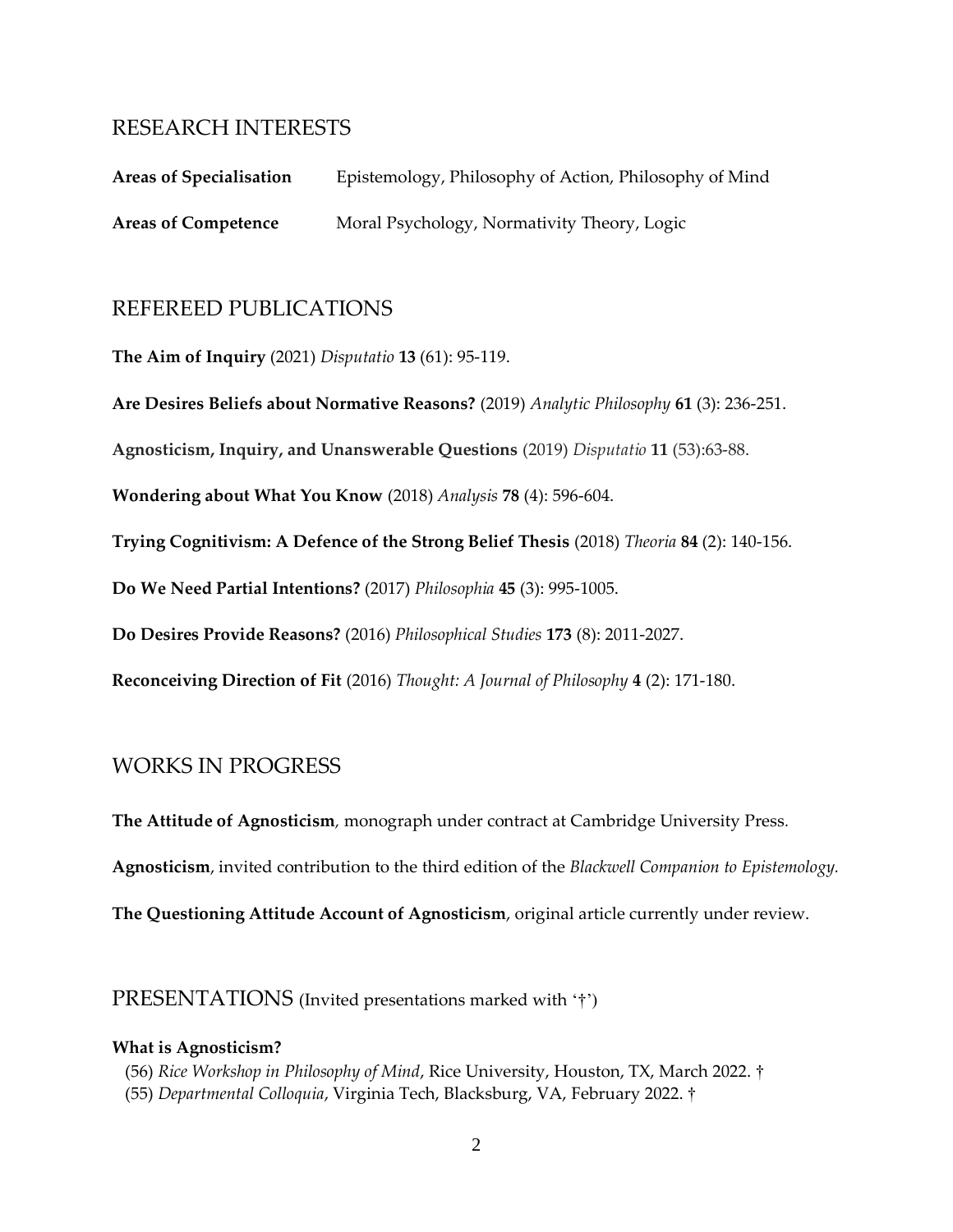### **On What it Means to be Neutral**

(54) *Departmental Colloquia*, Portland State University, Portland, OR, January 2021.†

#### **The Aim of Inquiry**

- (53) *Southern Society for Philosophy and Psychology*, Virtual Conference, December 2020.†
- (52) *Department Colloquia*, University of Tennessee, Knoxville, TN, October 2020.†

#### **Inquiry as Epistemic Improvement**

- (51) *Department Colloquia*, Ohio State University, Columbus, OH, January 2020.†
- (50) *Departmental Colloquia*, Marist College, Poughkeepsie, NY, November 2019.†
- (49) *Departmental Colloquia*, Portland State University, Portland, OR, November 2019.†
- (48) *Philosophy Brown Bag*, George Washington University, Washington, DC, November 2019.

#### **Does Agnosticism Entail Inquiry?**

- (47) *Central American Philosophical Association*, Chicago, IL, February 2020.
- (46) *Northwest Philosophy Conference*, Pacific University, Portland, OR, November 2019.

#### **Are Desires Beliefs about Normative Reasons?**

(45) *Southern Society for Philosophy and Psychology*, Cincinnati, OH, March 2019.†

#### **Acceptance Cognitivism**

- (44) *Virginia Philosophical Association 79 Annual Meeting*, Marymount University, Arlington, VA, October 2018.
- (43) *Northwest Philosophy Conference*, Bellevue College, Bellevue, WA, October 2018.
- (42) *Ohio Philosophical Association Annual Meeting*, University of Cincinnati, Cincinnati, OH, April 2018.
- (41) *North Carolina Philosophical Society Conference*, Winthrop University, Winthrop, SC, March 2018.

### **Reconceiving Cognitivism**

- (40) *Fordham Epistemology and Ethics Workshop*, Fordham University, New York, NY, September 2018.†
- (39) *Alabama Philosophical Society*, Pensacola Beach, FL, September 2018.
- (38) *Philosophy Department Workshop*, University of California, Riverside, Riverside, CA, February 2018.†

#### **Cognitivism and the Aim of Desire**

(37) *Agency, Rationality and Value Conference*, University Carlos III de Madrid, Madrid, Spain, November 2017.

### **Wondering about What You Know**

- (36) *Indiana Philosophical Association*, Purdue University, West Lafayette, IN, November 2017.
- (35) *Alabama Philosophical Society*, Pensacola Beach, FL, September 2017.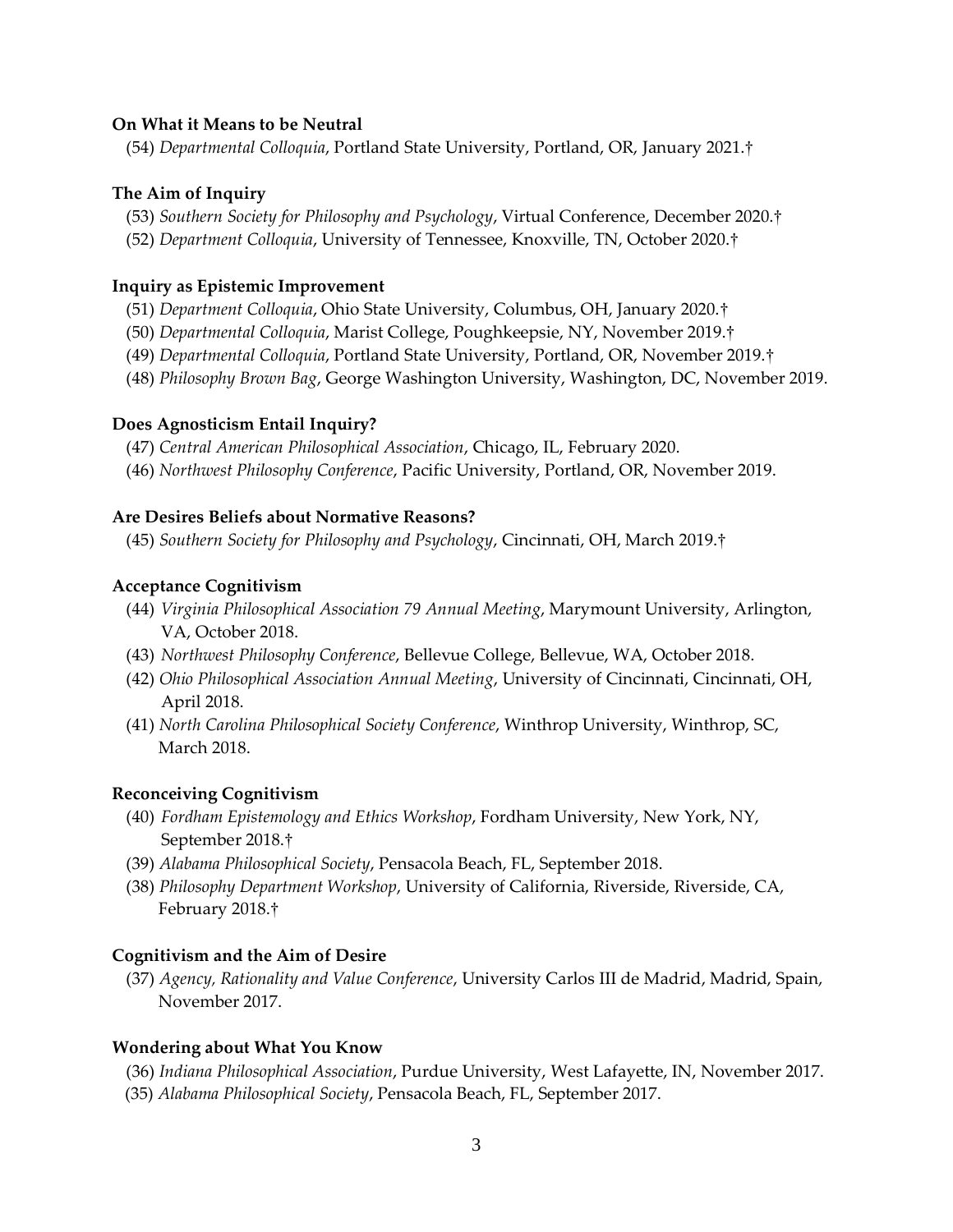(34) *Philosophy Brown Bag*, George Washington University, Washington, DC, September 2017.

### **Agnosticism and Inquiry**

- (33) *Philosophy Brown Bag*, George Washington University, Washington, DC, April 2017.
- (32) *Philosophy in an Inclusive Key Summer Institute*, Massachusetts Institute of Technology, Cambridge, MA, June 2017.†

# **Do or Do Not, There is No Withholding**

- (31) *University of Vermont Philosophy Colloquium*, Burlington, VT, March 2017.†
- (30) *Philosophy Brown Bag*, George Washington University, Washington, DC, November 2016.
- (29) *Midwest Epistemology Workshop*, University of Wisconsin-Madison, Madison, WI, September 2016.†

### **Do We Need Partial Intentions?**

- (28) *University of Albany Philosophy Colloquium*, Albany, New York, February 2016.†
- (27) *University of South Carolina Colloquium Talk*, Columbia, SC, February 2016.†

#### **Theoretical Approaches to Dual-Plan Cases**

(26) *Great Plains Philosophy Symposium*, Lawrence, Kansas, October 2015.

#### **On the Nonexistence of Practical Withholding**

(25) *Faculty Research Seminar*, University of Tennessee, Knoxville, TN, October 2015.

### **How to Distinguish Between Theoretical and Practical Attitudes**

- (24) *Departmental Colloquia*, George Washington University, Washington, DC, December 2014.†
- (23) *Faculty Research Seminar*, University of Tennessee, Knoxville, TN, November 2014.

### **What is Direction of Fit?**

- (22) *Midsouth Philosophy Conference*, Memphis, TN, March 2015.
- (21) *Intentionality Conference*, University of Antwerp, Antwerp, Belgium, December 2014.
- (20) *Southwestern Philosophical Society*, Lawrence, KS, October 2014.
- (19) University of Pennsylvania, Philadelphia, PA, February 2014.†

### **Do Desires Provide Reasons? An Argument Against the Cognitivist Strategy**

- (18) *American Philosophical Association Pacific Division Meeting,* Vancouver, Canada, April 2015.
- (17) *The Eight European Congress of Analytic Philosophy*, University of Bucharest, Bucharest, Romania, August 2014.
- (16) *The 50th Annual Meeting of the Western Canadian Philosophical Association*, Winnipeg, MB, October 2013.

### **Making Sense of Direction of Fit**

(15) *Faculty Research Seminar*, University of Tennessee, Knoxville, TN, February 2014.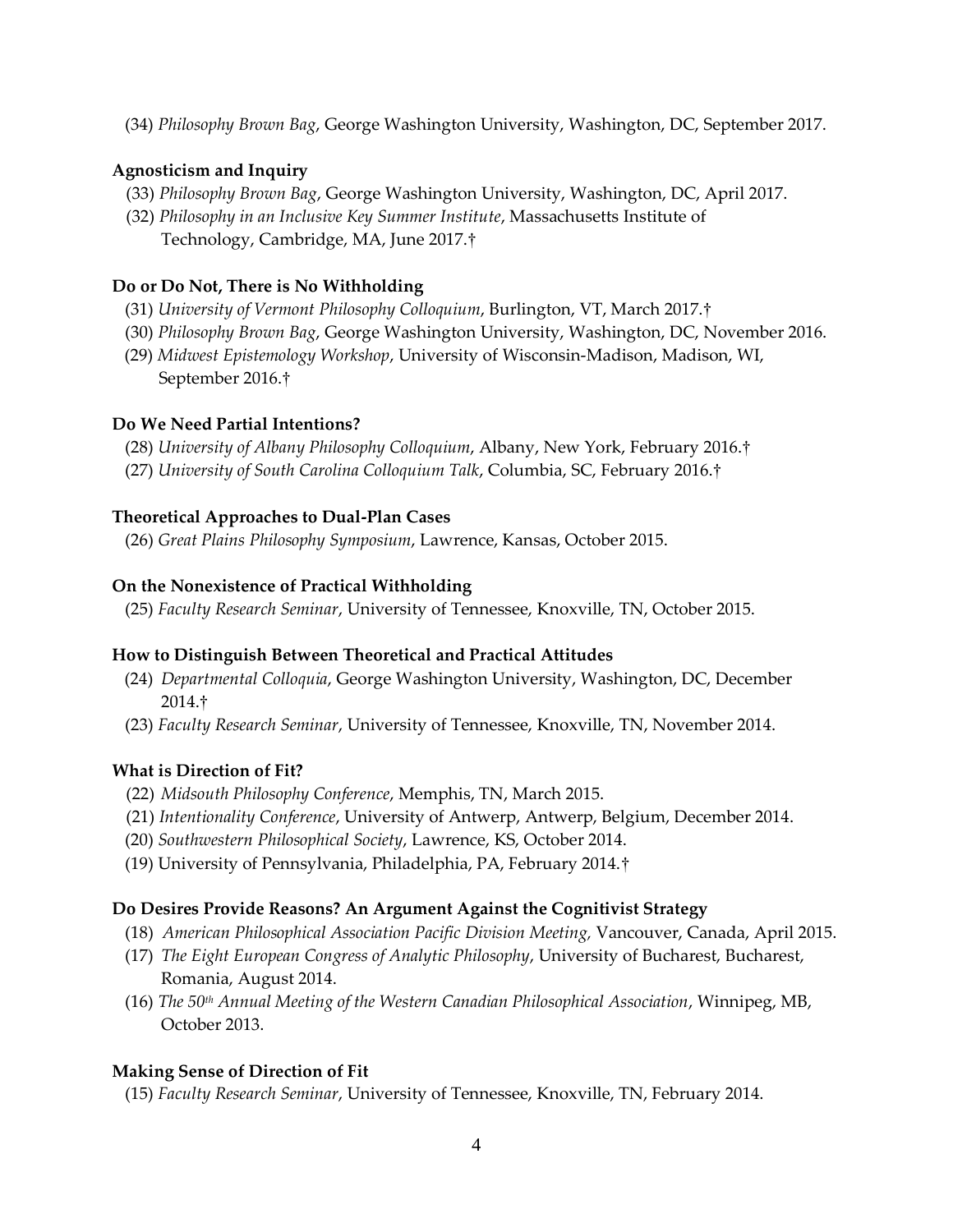#### **Do Desires Provide Rational Guidance?**

- (14) *The University of Missouri, St Louis Gateway Conference*, University of Missouri, St Louis, MO, April 2013.
- (13) *The University of Waterloo Philosophy Graduate Conference*, University of Waterloo, Waterloo, ON, Canada, March 2013.
- (12) *Knowledge and Action Conference*, University of Calgary, Alberta, CA, March 2013.
- (11) University of Tennessee, Knoxville, TN, February 2013.†

#### **Competing Aims: Velleman vs. the Guise of the Good**

- (10) *Rocky Mountain Philosophy Conference*, University of Colorado, Boulder, CO, April 2012.
- (9) *The Princeton-Rutgers Philosophy Graduate Conference*, Princeton University, Princeton, NJ, March 2012.

#### **Argumentation and Informal Fallacies**

(8) *Red Wing Kiwanis Club Invited Talk*, Red Wing, MN, March 2012.†

#### **Unpacking the Guise of the Good Theory of Desires**

- (7) *The 2011 Intermountain West Graduate Philosophy Conference*, University of Utah, Salt Lake City, UT, April 2011.
- (6) *The University of Waterloo Philosophy Graduate Conference*, University of Waterloo, Waterloo, ON, April 2011.

### **Moral Responsibility and Moral Luck: A Defence of the Control Principle**

(5) *Philosophy Department Colloquium*, Carleton College, Northfield, MN, January 2011.†

### **Evaluation without Hyper-intellectualisation**

 (4) *The 5th Biennial University of Washington Graduate Student Philosophy Conference*, University of Washington, Seattle, WA, November 2009.

#### **Desires as Sub-agential Evaluations of the Good**

 (3) *Philosophical & Psychological Issues Conference*, University of South Alabama, Mobile, AL, September 2009.

### **Desires as Sub-agential Perspectives on the Good**

(2) *Action, Agency and Explanation Conference*, University of Toronto, Toronto, ON, May 2009.

### **Dreams, Solar Flares and Supernovas: A Reply to Moore's Linguistic Objection to Scepticism**

(1) *The Raasay Philosophy Reading Party*, University of St Andrews, Scotland, October 2005.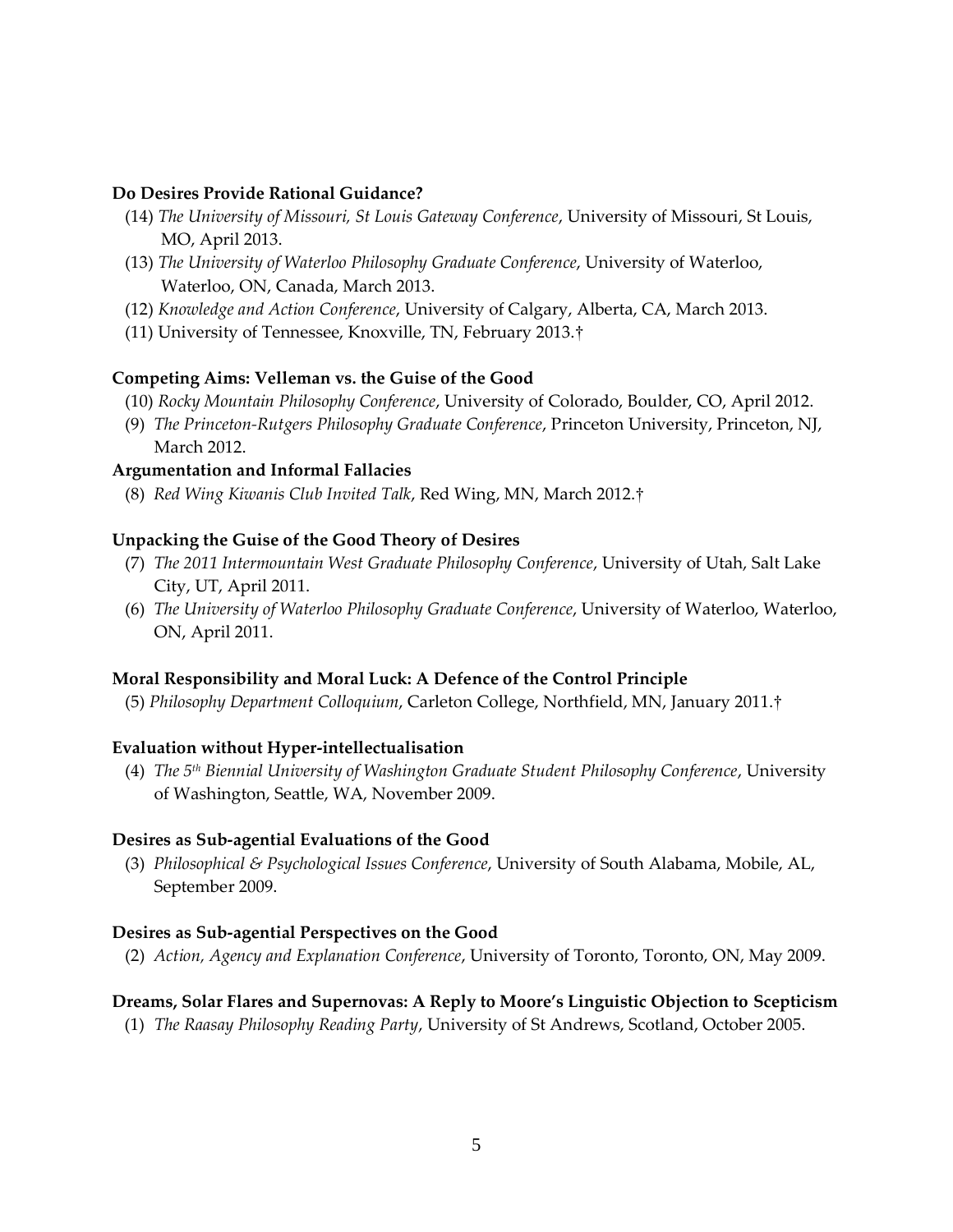# **COMMENTARY**

#### **On Kintz's "Acting Together"**

(7) *Northwest Philosophy Conference*, Pacific University, Portland, OR, November 2019.

#### **On Lee's "Inquiring into What You Believe?"**

(6) *The Pacific American Philosophical Association*, Vancouver, CA, April 2019.

#### **On Falvey's "Against the Ubiquity of Trying in Action"**

(5) *The 70th Annual Northwest Philosophy Conference*, Bellevue, WA, October 2018.

#### **On Harman's "Ethics is Hard! What Follows?"**

(4) *Bellingham Summer Philosophy Conference*, Bellingham, WA, August 2015.

#### **On Sussman's "Is Agent-Regret Rational?"**

(3) *Midsouth Philosophy Conference*, Memphis, TN, March 2015.

#### **On Pollon's "Is There a Difference Between Primitive Agency and Mere Behaviour?"**

(2) *Western Canadian Philosophical Association*, Winnipeg, MB, October 2013.

#### **On Bengson's "Practical Perception"**

(1) *Imperative Aspects of Perception Conference*, University of Oslo, Oslo, Norway, August 2013.

# TEACHING

**Assistant Professor,** The George Washington University, Washington, DC *Analytic Philosophy* (Fall 2021); *Proseminar: Ethics of Belief* (Fall 2021) *Advanced Logic* (Spring 2020); *Peer Disagreement* (Spring 2020) *Advanced Analytic Philosophy* (Fall 2019); *Epistemology* (Fall 2019)  *Ethics of Belief* (Fall 2018); *Logic* (Fall 2018) *Theory of Knowledge* (Spring 2018); *Topics in Epistemology* (Spring 2018) *Analytic Philosophy* (Fall 2017); *Logic* (Fall 2017) *Epistemology* (Spring 2017); *Advanced Philosophy of Mind* (Spring 2017) *Mind, Brain, and Artificial Intelligence* (Fall 2016); *Proseminar* (Fall 2016) *Theory of Knowledge* (Spring 2016); *Analytic Philosophy* (Spring 2016)

**Assistant Professor,** University of Tennessee, Knoxville, TN *Mind and Action* (Fall 2015); *Logic* (Fall 2015) *Philosophy of Mind* (Spring 2015); *Logic* (Spring 2015) *Desire & Intention* (Fall 2014); *Epistemology* (Fall 2014) *Epistemology* (Spring 2014); *Logic* (Spring 2014)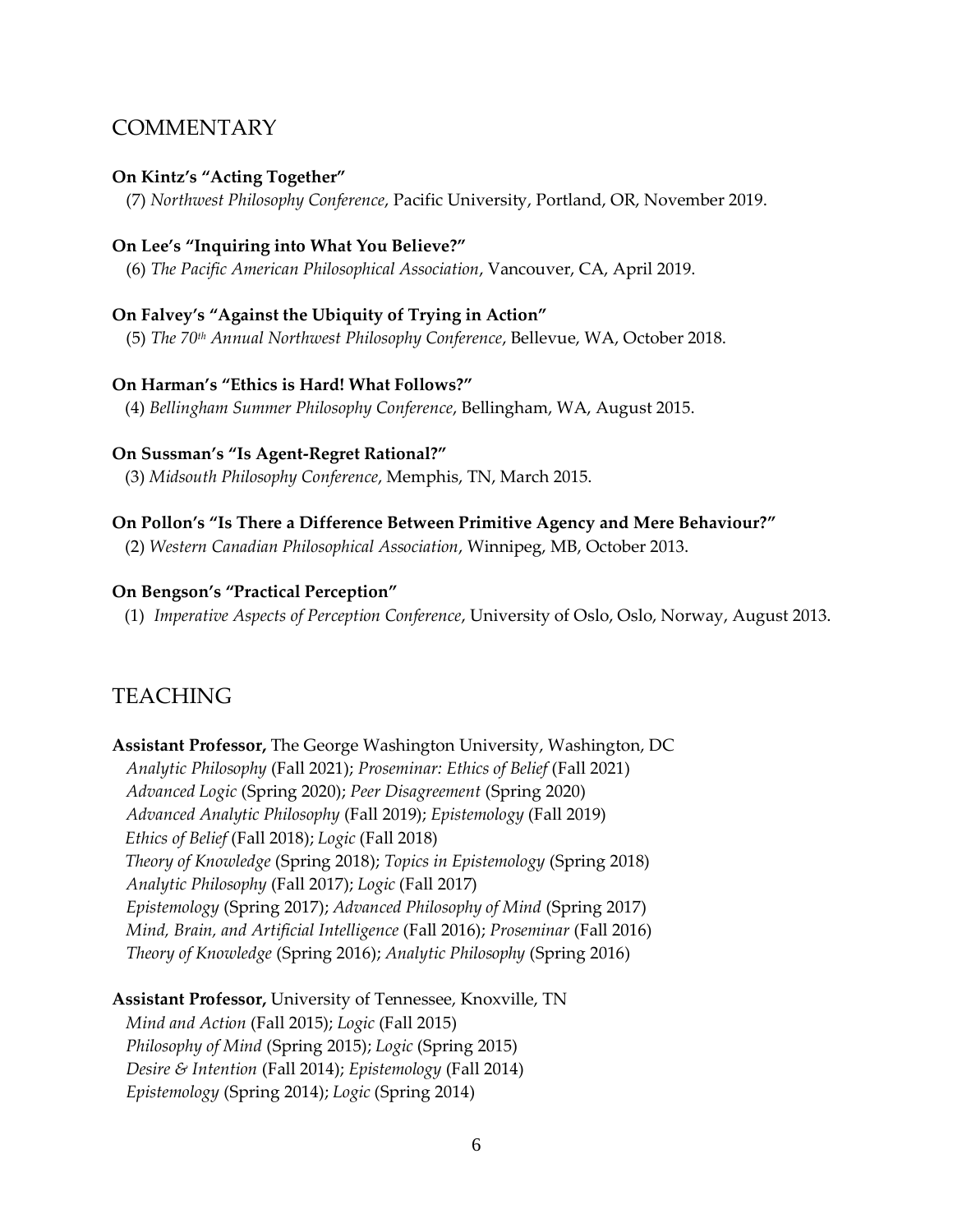*Action Theory* (Fall 2013); *Logic* (Fall 2013)

**Visiting Instructor,** Carleton College, Northfield, MN *Logic* (Fall 2011); *Epistemology* (Spring 2012)

# PROFESSIONAL SERVICE

#### **Journal Refereeing**

- (13) *Philosophia*, 2019-present.
- (12) *Philosophical Quarterly*, 2019-present.
- (11) *Nous*, 2018-present.
- (10) *Australasian Journal of Philosophy*, 2018-present.
- (9) *Analysis*, 2017-present.
- (8) *Canadian Journal of Philosophy*, 2016-present.
- (7) *Social Theory and Practice*, 2016-present.
- (6) *Dialectica*, 2015-present.
- (5) *The American Philosophical Quarterly*, 2015-present.
- (4) *Ratio: An International Journal of Analytic Philosophy*, 2015-present.
- (3) *Journal of the American Philosophical Association*, 2014-present.
- (2) *Synthese: An International Journal for Epistemology,* 2013 present.
- (1) *Thought: A Journal of Philosophy*, 2013-present.

#### **Conference/Competition Refereeing**

- (5) *Thacher-Reynolds Fellowship*, George Washington University, 2018.
- (4) *Bellingham Summer Philosophy Conference*, Western Washington University, 2015.
- (3) *Hardwig Prize Essay Competition*, University of Tennessee, 2015.
- (2) *Richard Aquilla Prize Essay Competition*, University of Tennessee, 2015.
- (1) *Columbia-NYU Graduate Conference*, Columbia University, 2008-2013.

#### **Conference Organizing**

- (4) *George Washington University Thacher Lectures*, George Washington University, 2017.
- (3) *Tennessee Value and Agency Conference*, University of Tennessee, 2015.
- (3) *Carleton College Undergraduate Philosophy Colloquium*, Carleton College, 2011.
- (2) *Anscombe Reading Group*, Columbia University, 2008.
- (1) *Philosophy of Perception Reading Group*, University of St Andrews, 2006.

### **Conference Chairing**

- (7) *Central American Philosophical Association*, Chicago, IL, 2020.
- (6) *Southern Society for Philosophy and Psychology*, Virtual Conference, 2020.
- (5) *Alabama Philosophical Society*, Pensacola Beach, FL, 2018.
- (4) *Practical Reasons Conference*, University of Nebraska-Lincoln, 2016.
- (3) *Tennessee Value and Agency Conference*, University of Tennessee, 2015.